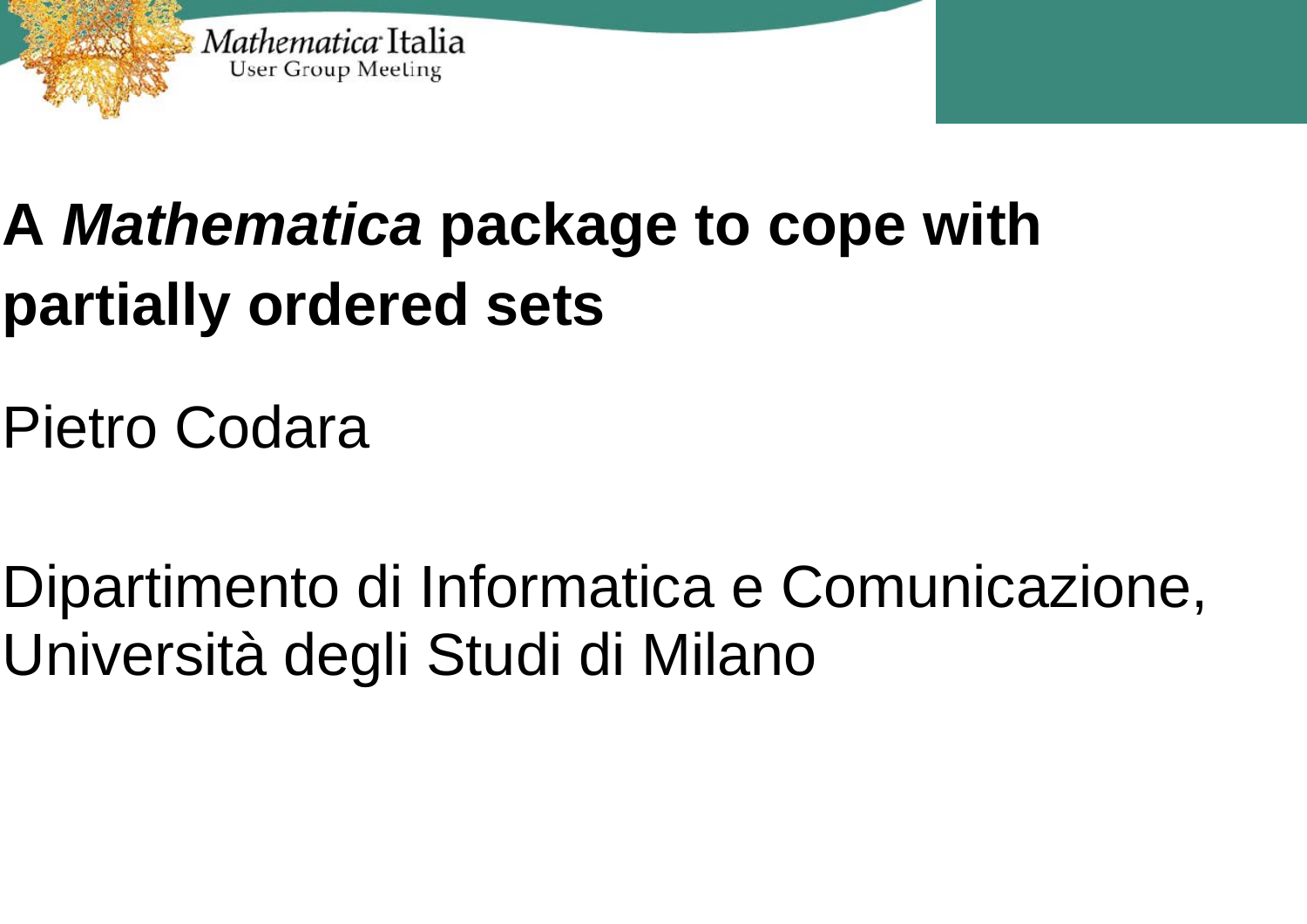#### **Outline**

### **1.** Introduction to *pose<sup>t</sup>*

- **2.** Basic features
- **3.** Investigating partitions of posets
- **4.** Investigating the lattice of partitions
- **5.** Other features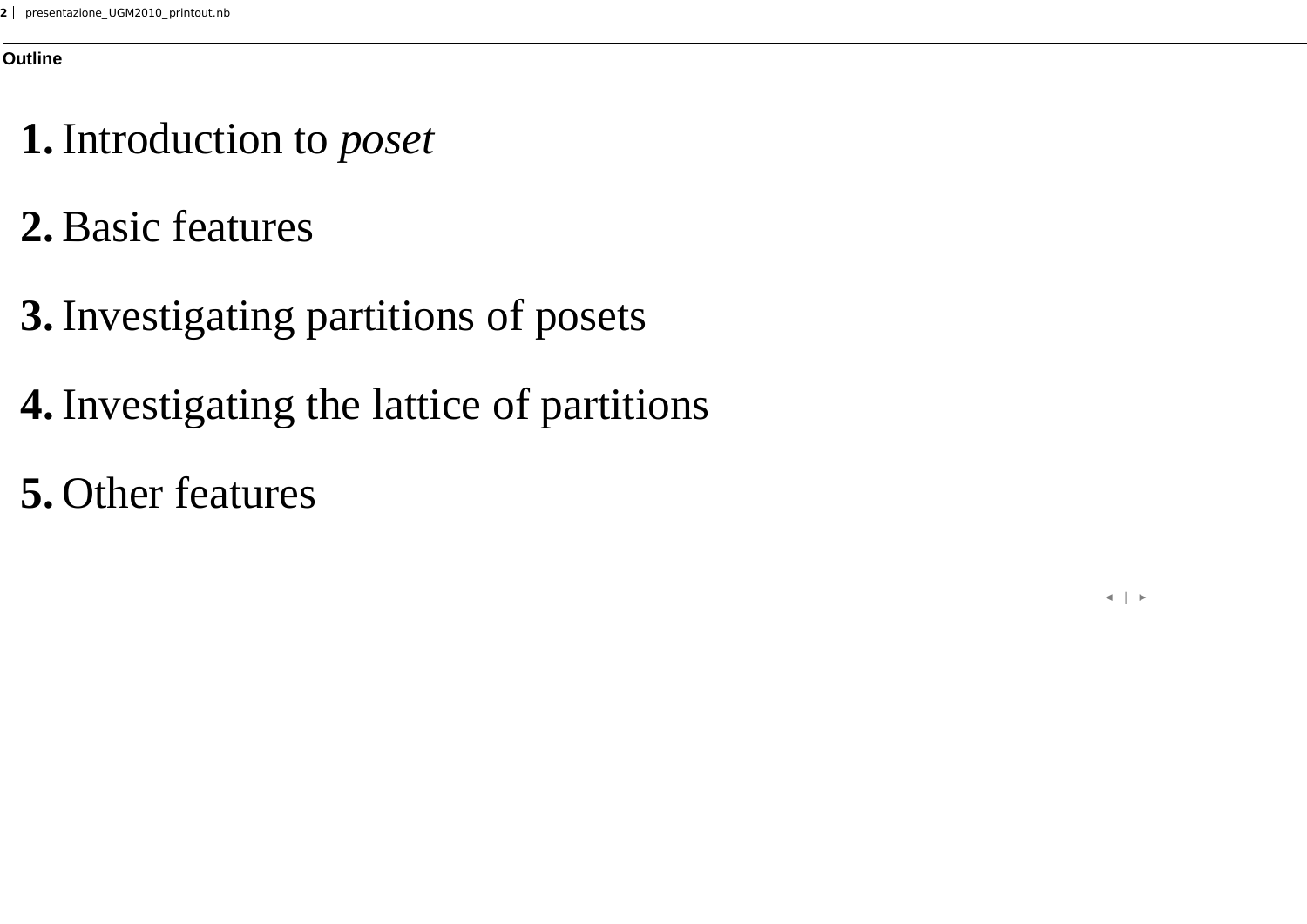### **The package** *poset*

- **è** basic features to treat *partially ordered sets*
- **è** enumerate, create, and display *monotone and regular partitions* of partially ordered sets
- **è** deal with the *lattices* of partitions of a poset
- **è** compute *products* and *coproducts* in the category *of partially ordered sets* and monotone maps
- **è** compute *products* and *coproducts* in the category *of forests* (disjoint union of trees) and open maps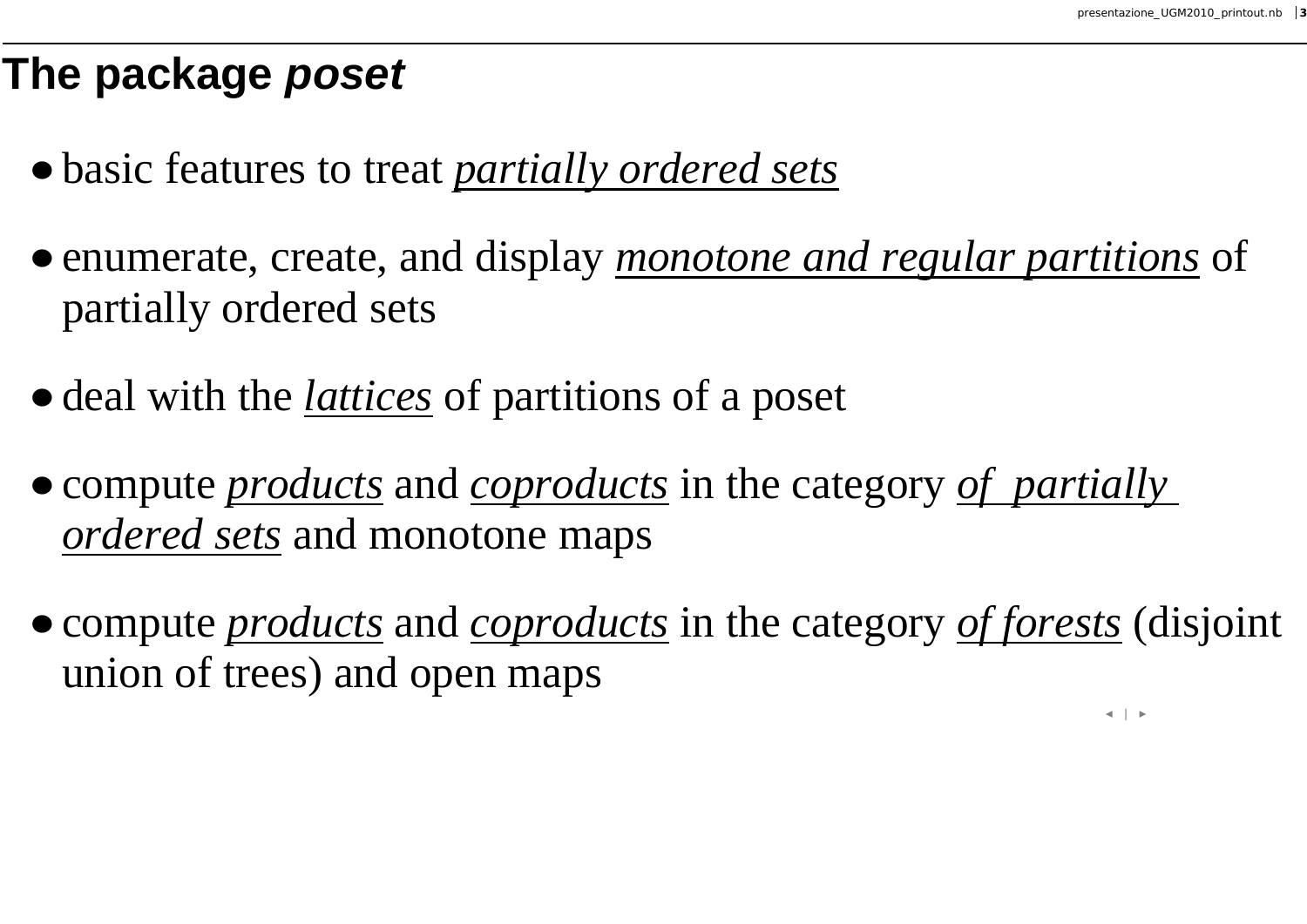### **Basic features (1)**

**<< poset.m**

**? Poset**

Poset[relation] and Poset[relation],*v*] generate a partially ordered set, represented as a directed graph (see

*Combinatorica* manual). *relation* is a set of pairs representing the order relation of the poset (not necessarily the entire order relation). *v* is a list of vertices.

- $C3$  =  $Post[\{(c1, c2), (c2, c3)\}]$
- $-$  Graph: $< 6, 3$ , Directed  $>$ -

**CU3 <sup>=</sup> Chain@3D**

 $-$  Graph: $<$  6,3, Directed  $>$   $-$ 

 $Hasse$ <sup>[</sup>(C3, CU3<sup>}</sup>]

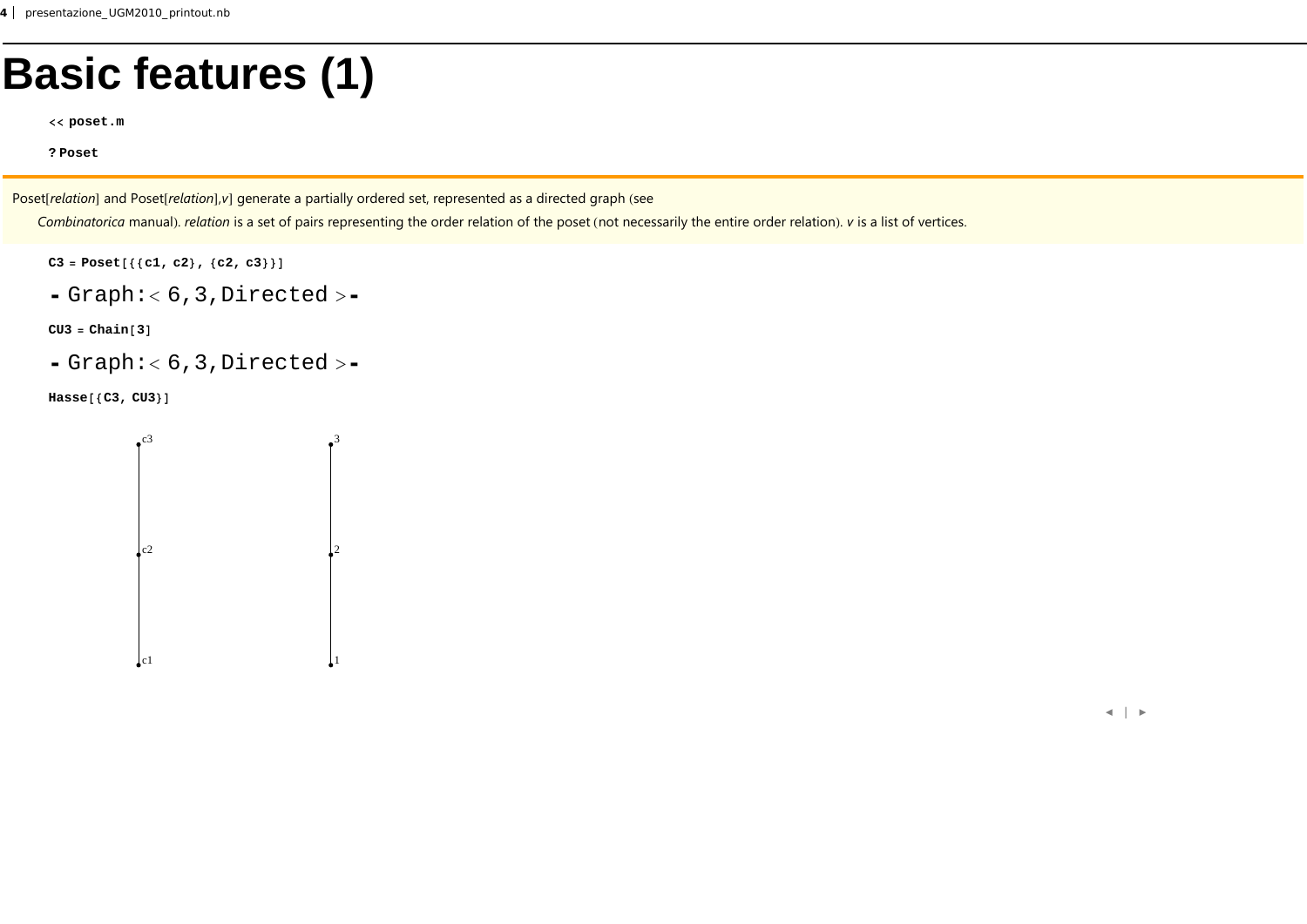### **Basic features (2)**

**B2 <sup>=</sup> Poset@88"x", "y"<, 8"x", "z"<<D**

 $-$  Graph: $<$  5, 3, Directed  $>$ -

 $Hasse[B2]$ 



 $Relation[**B2**]$ 

 $\{\{x, x\}, \{x, y\}, \{x, z\}, \{y, y\}, \{z, z\}\}\$ 

 $Covering$ [B2]

 $\{x, y\}, \{x, z\}\}\$ 

 $PostElements$  [B2]

 $\{x, y, z\}$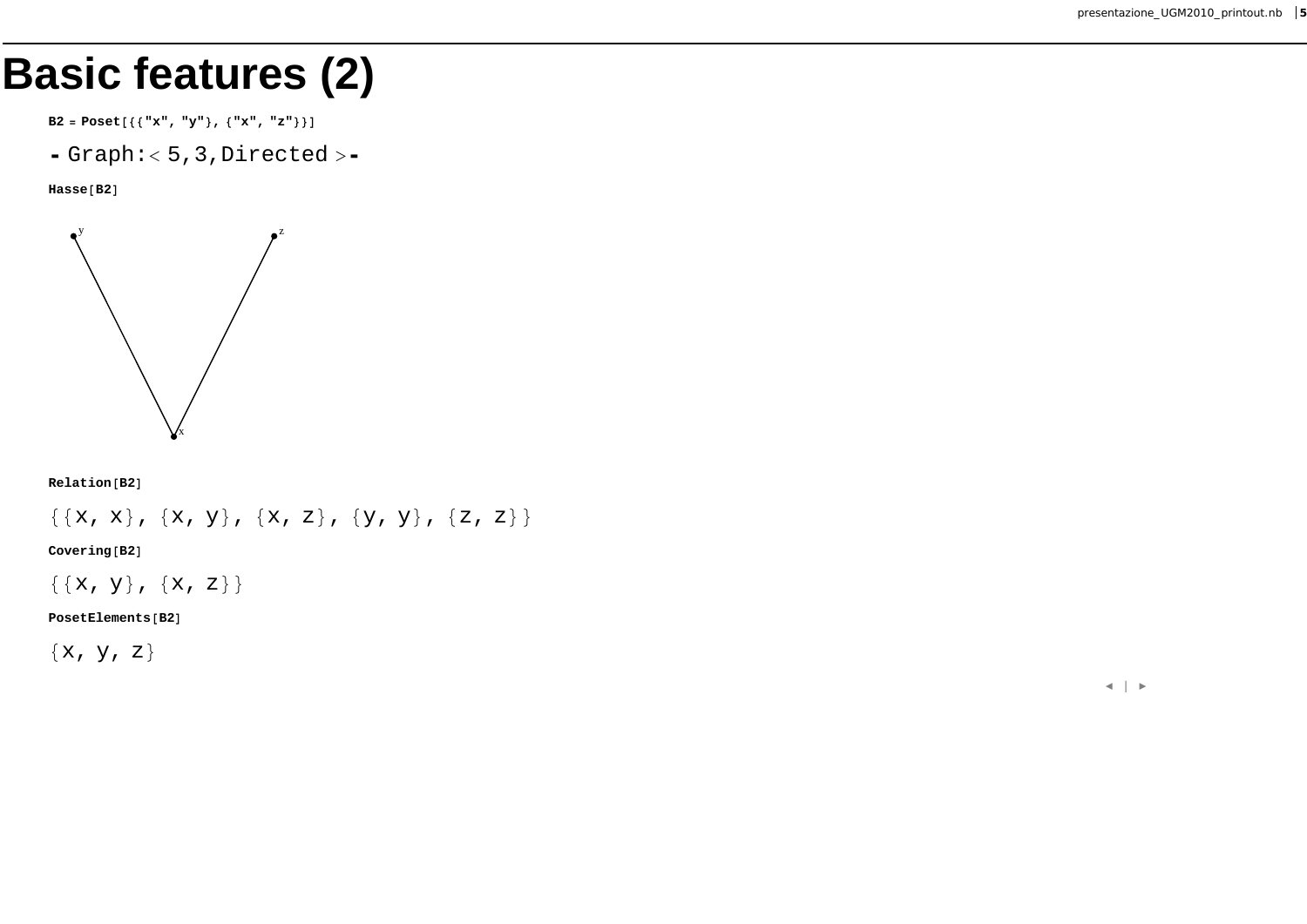### **Investigating partitions of poset**

[Cod08] Pietro Codara, *A theory of partitions of partially ordered sets*, Ph.D. thesis, Università degli Studi di Milano, Italy (2008).

[Cod09] Pietro Codara, *Partitions of <sup>a</sup> finite partially ordered set*, From Combinatorics to Philosophy: The Legacy of G.-C. Rota, Springer, New York (2009), 45--59.

#### **? PosetPartitions**

PosetPartitions[p] generates the list of all monotone partitions of a poset. Each monotone partition is represented as a *graph*. *p* is a *poset*. PosetPartitions[p] outputs a list of *graphs*, and displays the total number of monotone partition of p, and the total number of cases analyzed by the function to obtain the monotone partitions.

**? RegularPartitions**

RegularPartitions[p] generates the list of all regular partitions of a poset. Each regular partition is represented as a *graph.* p is a poset. RegularPartitions[p] outputs a list of *graphs*, and displays the total number of regular partition of p, and the total number of cases analyzed by the function to obtain the regular partitions.

 $\leftarrow$   $\leftarrow$   $\rightarrow$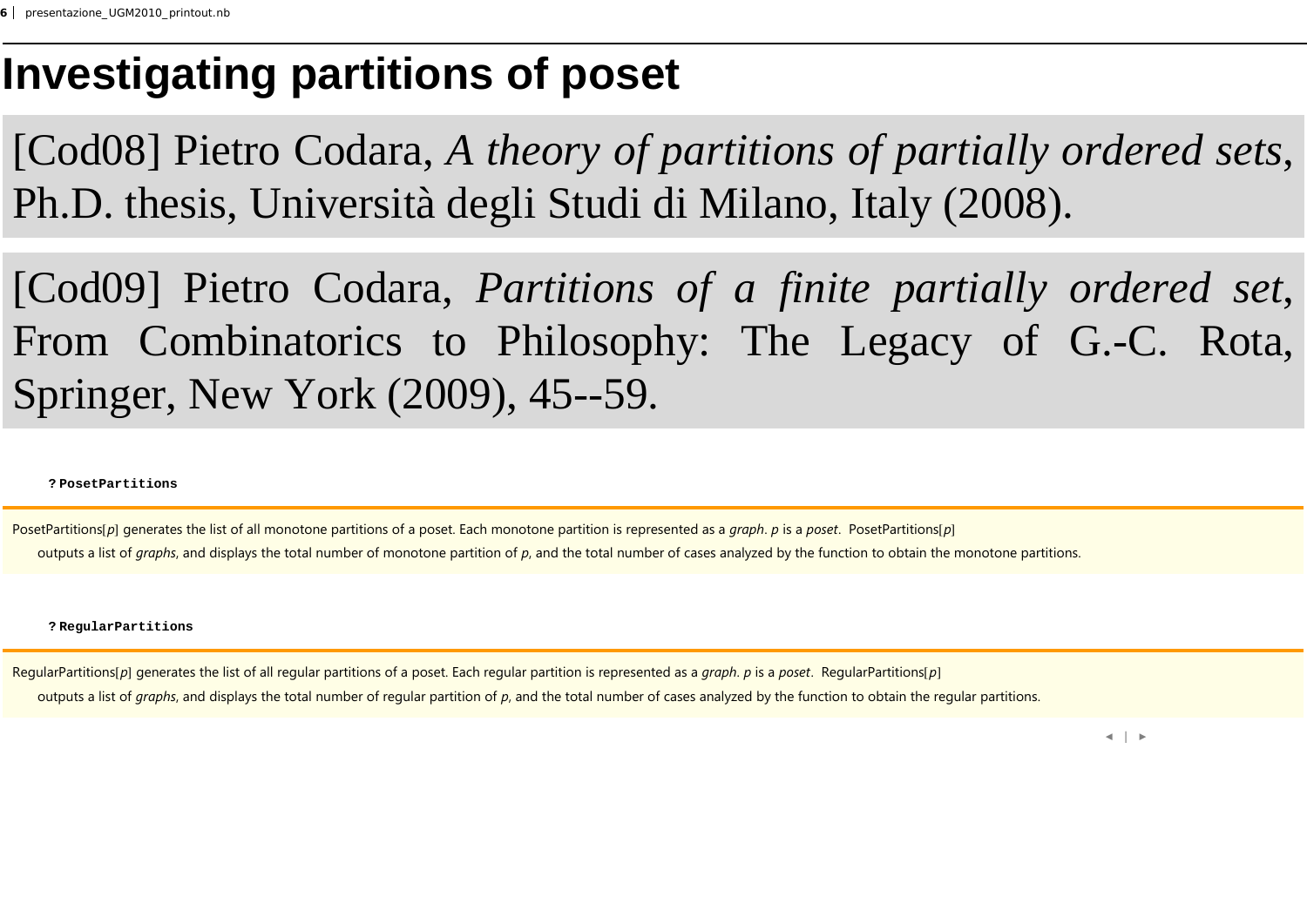### **Monotone and regular partitions of a poset**

#### **PB2** = <code>PosetPartitions</code> [B2]  $\boldsymbol{\mathit{j}}$

Analyzed preorders: 16 <sup>−</sup> Poset Partitions: 7

#### **CreateHasse@PB2, 8D**



#### **RB2** = **RegularPartitions** [**B2**] **;**

Analyzed preorders: 5 <sup>−</sup> Regular Partitions: 5

**CreateHasse@RB2, 6D**



 $\leftarrow$   $\leftarrow$   $\rightarrow$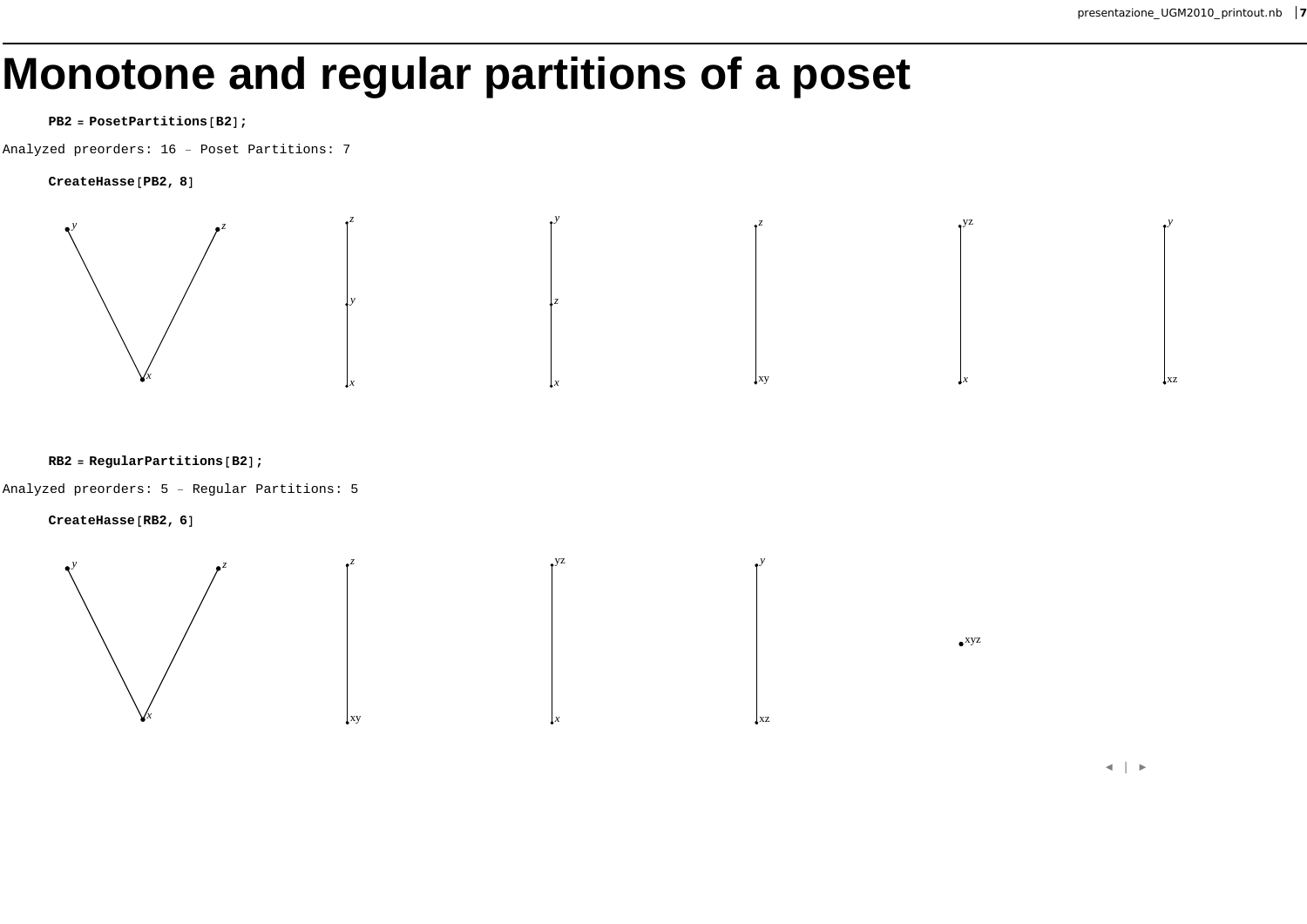### **Partitions of a poset: note on implemetation (1)**

- **è** In general, a monotone partitition returned by the function *PosetPartitions* is not a poset, but a preorder (i.e. the binary relation does not have the antisymmetric property).
- **è** If we apply the function *Hasse* to one of such partitions, we do not obtain an Hasse diagram, but a directed graph.

#### $Hasse[PB2[[4]]]$

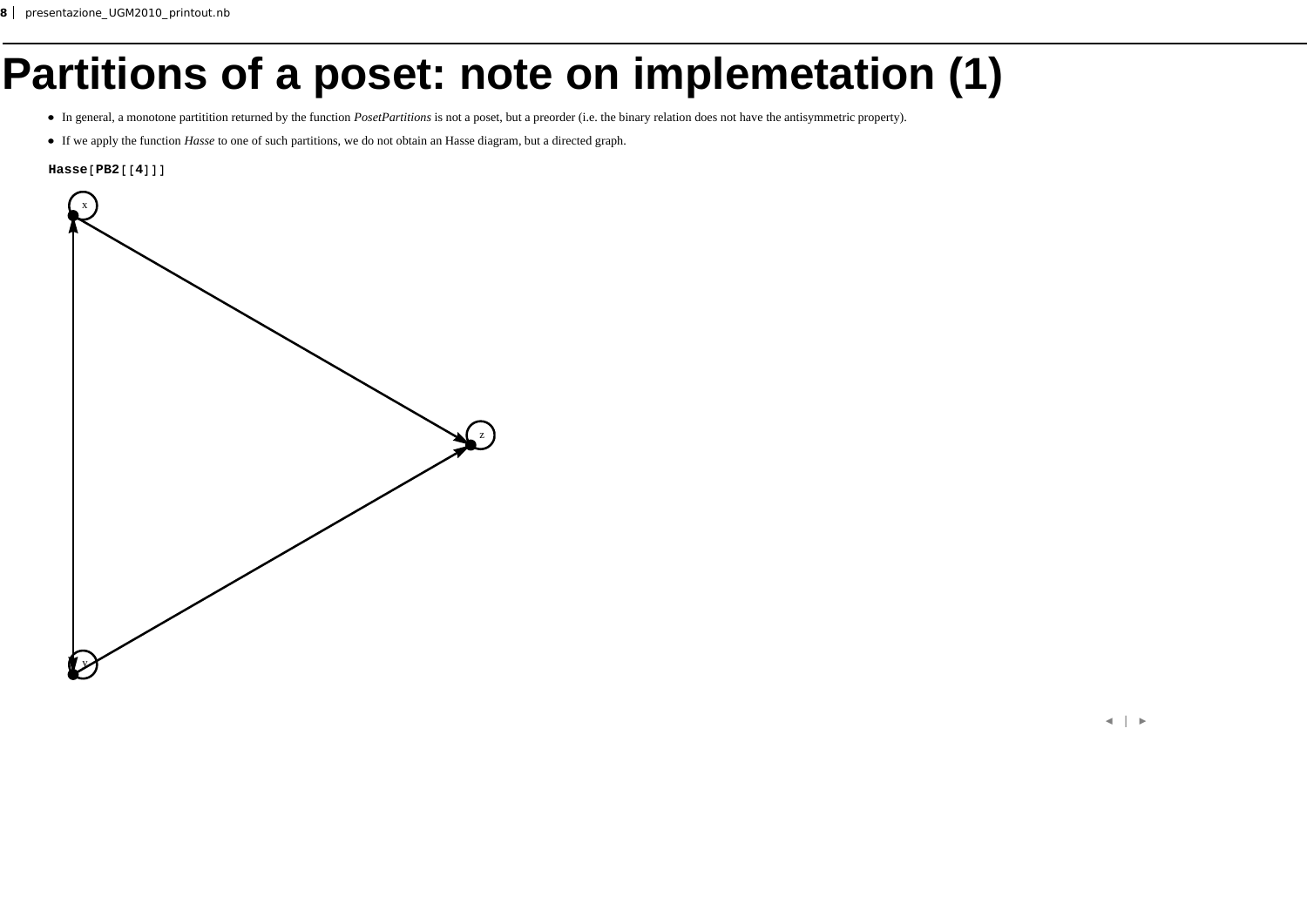### **Partitions of a poset: note on implemetation (2)**

**è** The function *PartitionToPoset* solves this problem, by reducing blocks to single elements and concatenating labels.

 $Hasse[PartitionToPoset[PB2[[4]]]]$ 

*z*

xy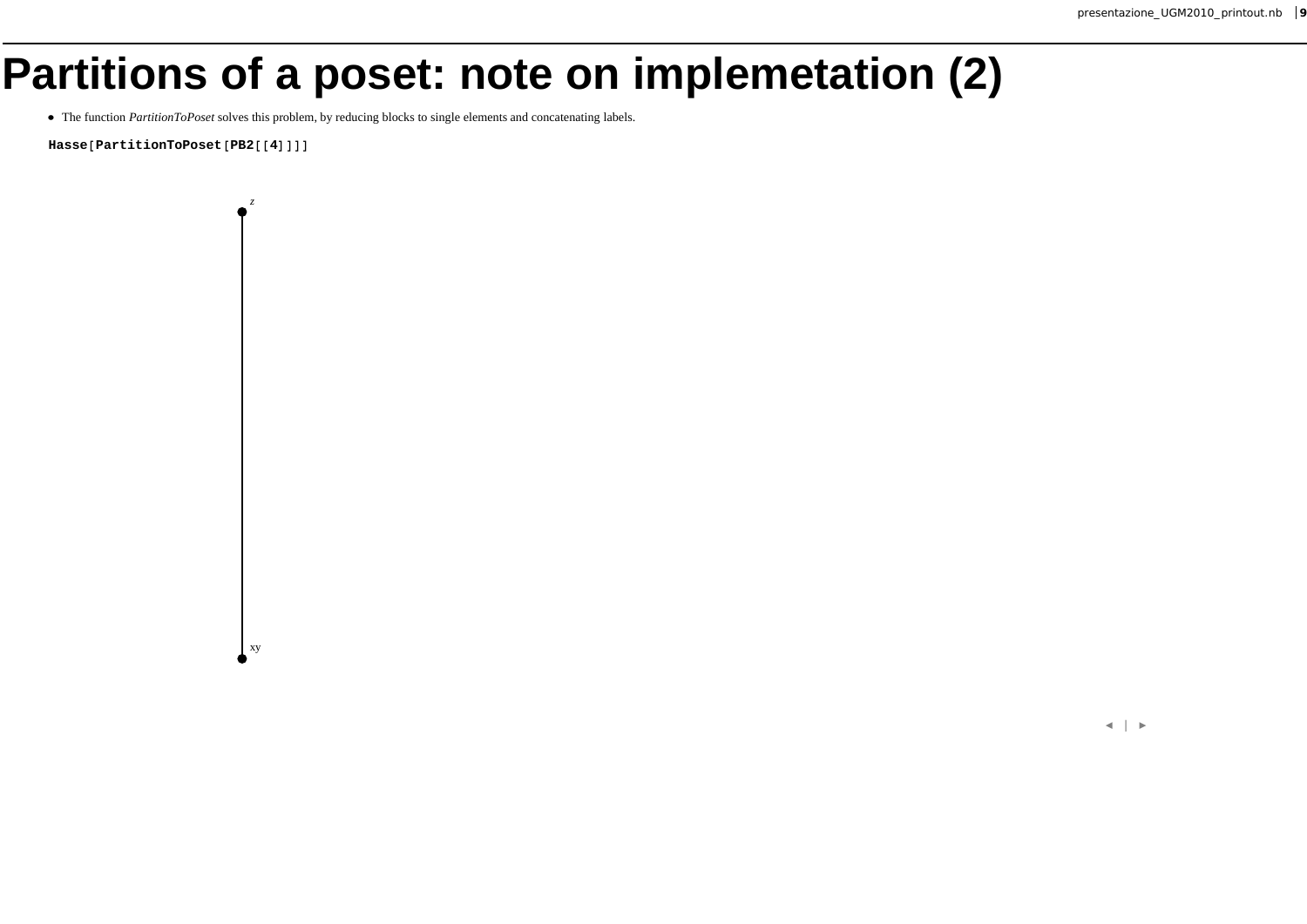### **Regular partitions**

**è** The poset...

 $Hasse[P = Poset[{{'wa", 'b"}}, {'wc", 'd"}}]$ 



**è** The regular partitions...

#### $CreateHasse[RegularPartitions [P], 8]$

Analyzed preorders: 15 <sup>−</sup> Regular Partitions: 14



ad

*c*

*b*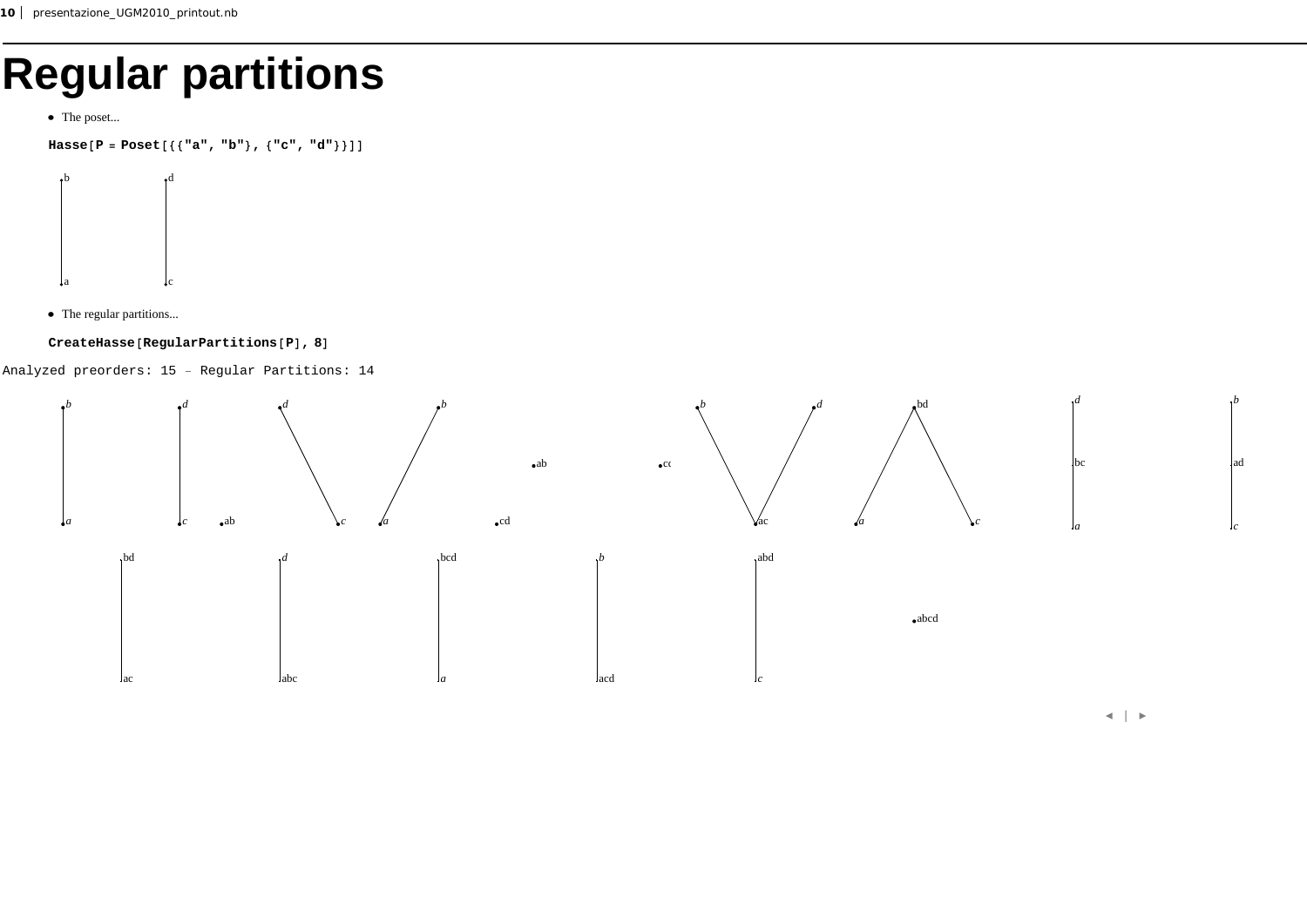## **The lattice of regular partitions**

#### **? PosetPartitionLattice**

PosetPartitionLattice[plist] returns the lattice structure of a given list of monotone or regular partitions plist. plist is usually obtained by using RegularPartitions or PosetPartitions.

xyz





**è** The regular partitions...



 $CreateHasse[MP = PostPartitionLattice[RB2]]$ 



 $\leftarrow$   $\leftarrow$   $\rightarrow$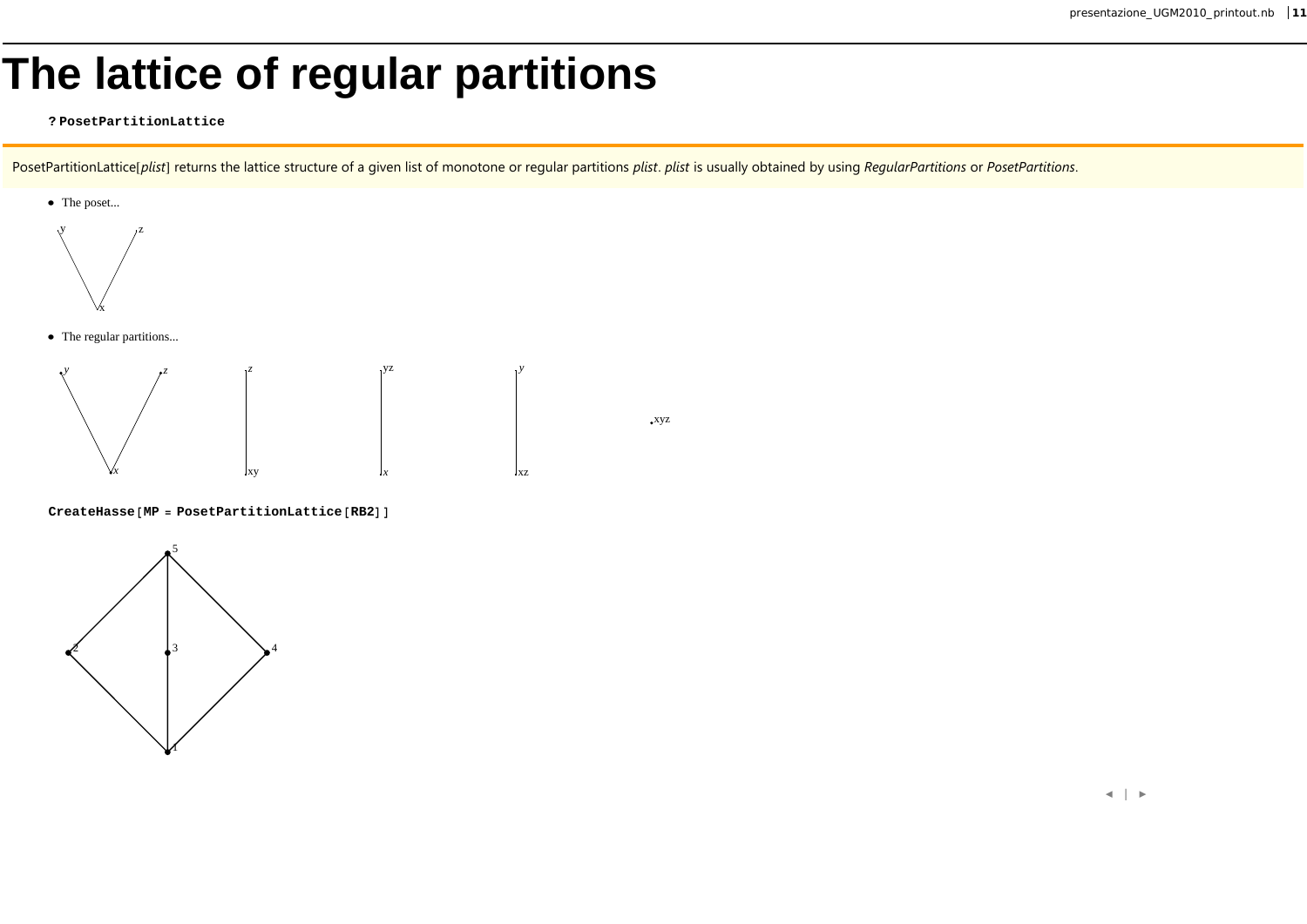### **The lattice of monotone partitions**

**è** The poset...



**è** The monotone partitions...



 $CreateHasse [RP = PostPartitionLattice [PB2]]$ 

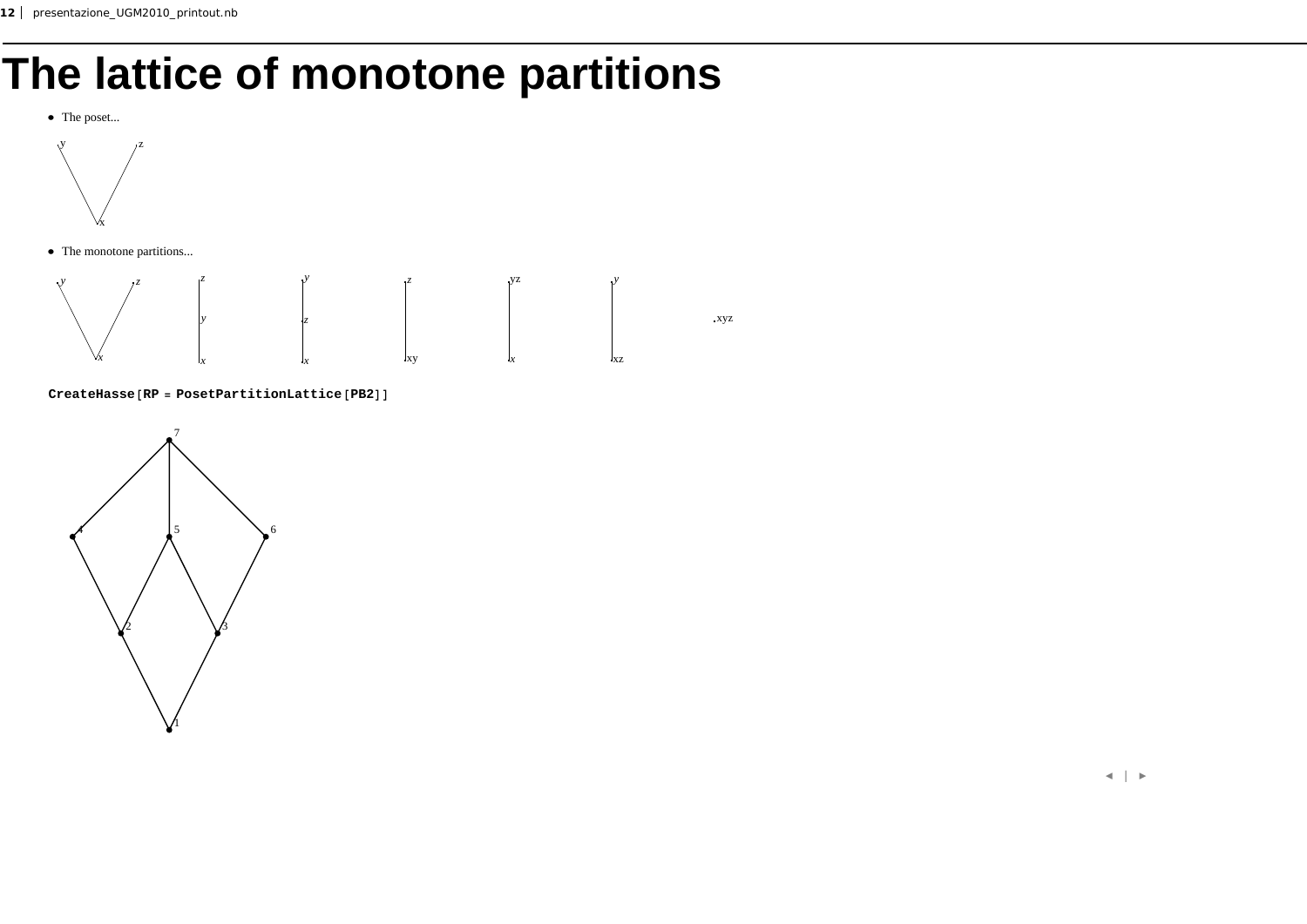### **Additional features**

Some functions of the package are particularly useful when the graphical output cannot offer any information on the lattice.

**è** The poset...



**è** The Lattice of regular partitions...

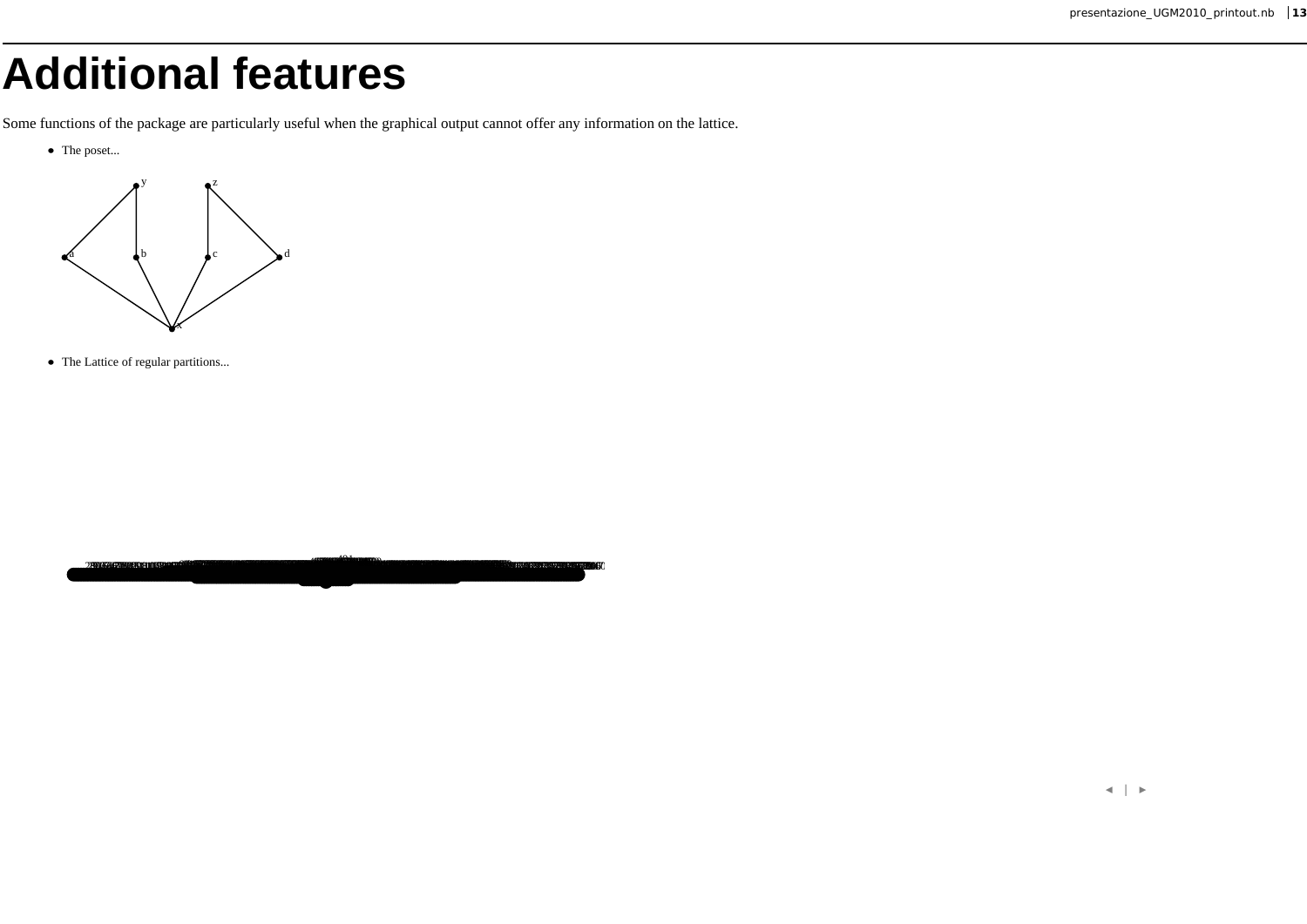### **Investigating the properties of the lattice**

#### $BiedLattice = RequiredLarparities[194]$

Analyzed preorders: 877 <sup>−</sup> Regular Partitions: 491

#### $WhitneyNumbers$  [BigLattice]

 ${1, 19, 107, 208, 131, 24, 1}$ 

#### $\texttt{Atoms} = \texttt{AtomsPosition}[\texttt{BigLattice}]$

 ${2, 3, 4, 5, 6, 7, 15, 16, 20, 21, 23, 24, 25, 26, 33, 49, 50, 51, 61}$ 

#### $\texttt{Coatoms} = \texttt{CoatomsPosition}[\texttt{BigLattice}]$

8457, 458, 459, 460, 461, 462, 463, 464, 465, 466, 467, 468, 479, 480, 481, 482, 483, 484, 485, 486, 487, 488, 489, 490<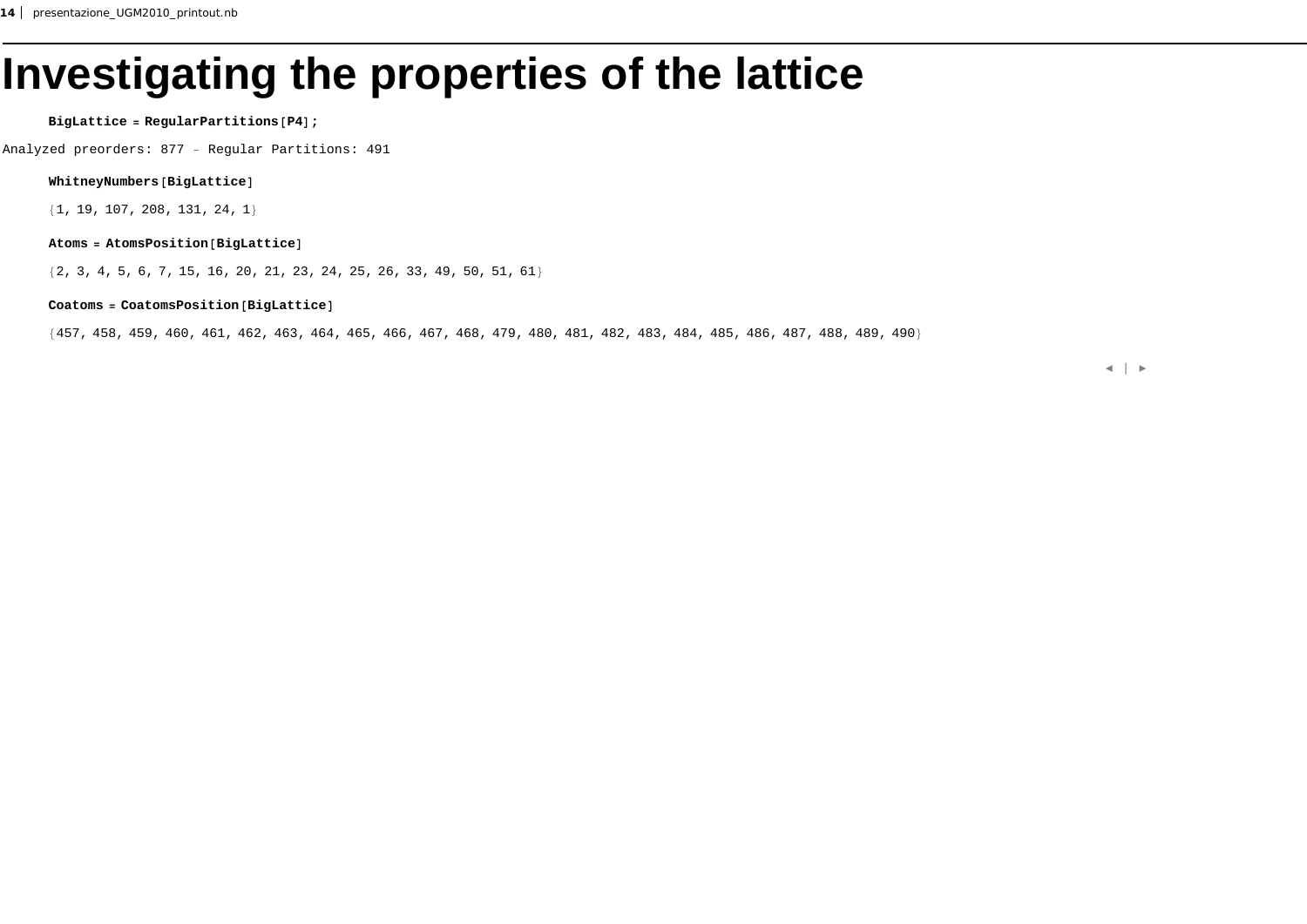#### **Atoms**

 $CreateHasse[Bightlice[\n[Atoms]]\n$ 



 $\leftarrow$   $\leftarrow$   $\rightarrow$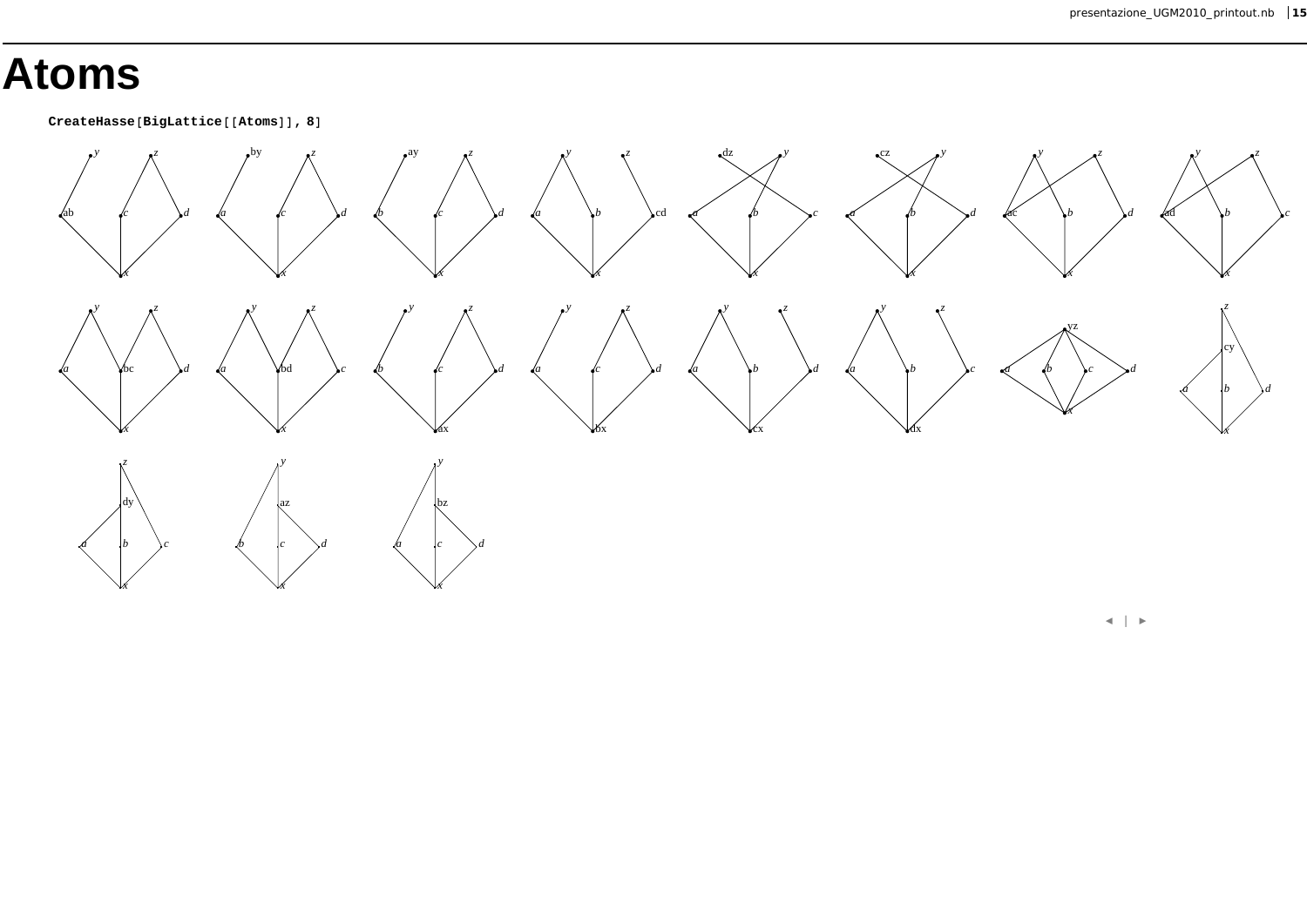#### **Coatoms**

 $CreateHasse[BigLattice[[Coatoms]]$ , 8<sup>1</sup>

|  | $\frac{dyz}{dt}$ | cdyz  | cdz            | cyz          | bcyz        | bdyz               | $_{\rm byz}$ | abyz            |
|--|------------------|-------|----------------|--------------|-------------|--------------------|--------------|-----------------|
|  |                  |       |                |              |             |                    |              |                 |
|  |                  |       |                |              |             |                    |              |                 |
|  |                  |       |                |              |             |                    |              |                 |
|  |                  |       |                |              |             |                    |              |                 |
|  |                  |       |                |              |             |                    |              |                 |
|  | abcx             | labx  | abxy           | abdx         | $\vert$ adx | $rac{1}{\sqrt{2}}$ | lacdx        | cdx             |
|  | $\,$ aby         | acyz  | adyz           | $_{1}$ ayz   | yz          | $\frac{dz}{z}$     | $cz$         | $_{\rm{bcdyz}}$ |
|  |                  |       |                |              |             |                    |              |                 |
|  |                  |       |                |              |             |                    |              |                 |
|  |                  |       |                |              |             |                    |              |                 |
|  |                  |       |                |              |             |                    |              |                 |
|  |                  |       |                |              |             |                    |              |                 |
|  | cdxz             | bdx   | bcx            | $ $ bcdx     | abcdx       | abcxy              | abdxy        | ax              |
|  |                  |       |                |              |             |                    |              |                 |
|  | by               | abcyz | $_{\rm abdyz}$ | acdyz        | $a$ y       | , z                | , y          | abcdyz          |
|  |                  |       |                |              |             |                    |              |                 |
|  |                  |       |                |              |             |                    |              |                 |
|  |                  |       |                |              |             |                    |              |                 |
|  |                  |       |                |              |             |                    |              |                 |
|  |                  |       |                |              |             |                    |              |                 |
|  | lacdxz           | dx    | cx             | $\mathbf{b}$ | bcdxz       | abcdxy             | abcdxz       | $\perp x$       |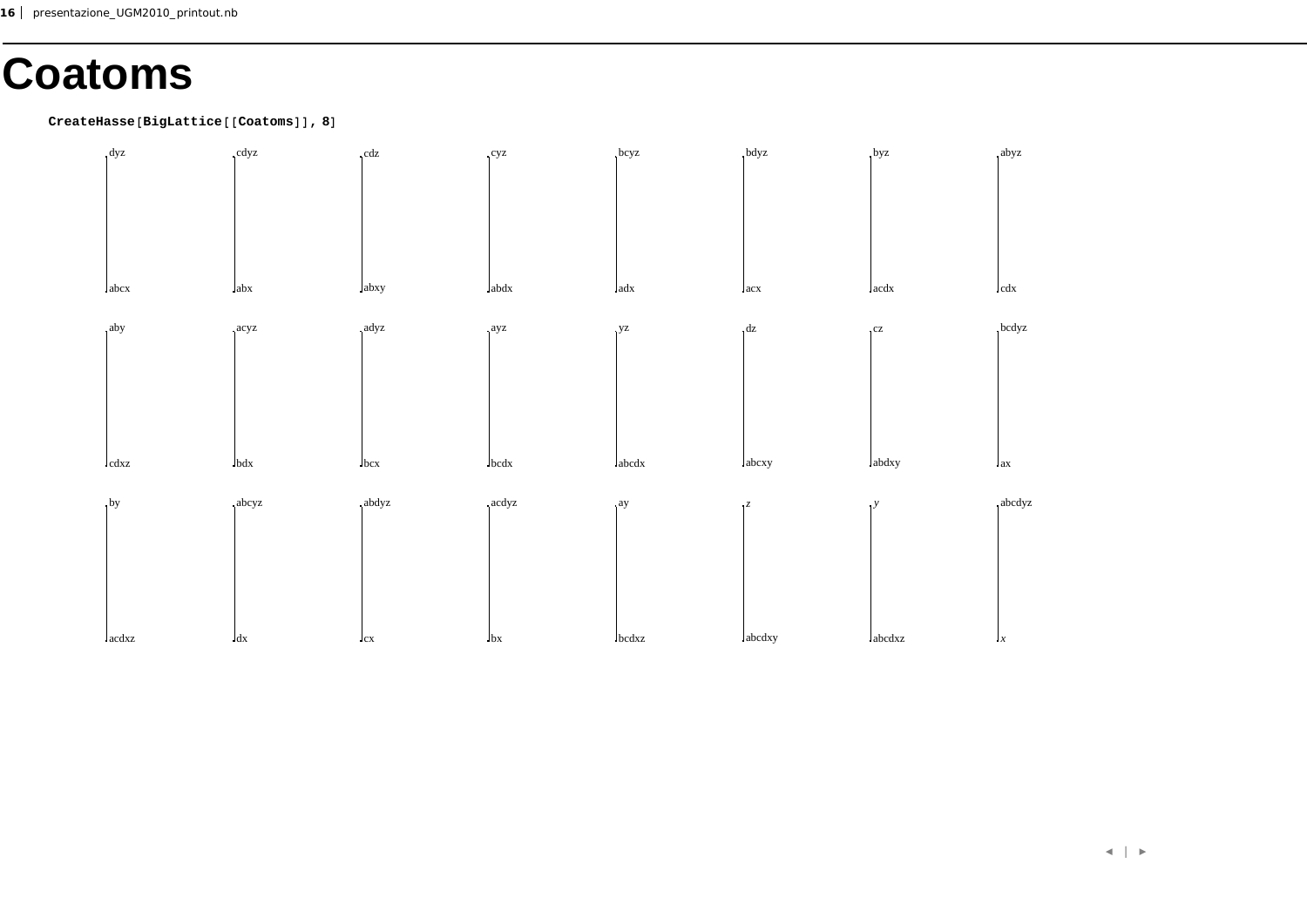### **Partitions of chains (1)**

In [Cod08, 6.2] it is proved that the monotone partition lattice and the regular partition lattice of a chain with *n* elements are isomorphic, and that they are isomorphic to the Boolean lattice  $B_{n-1}$ .

Hasse[{PosetPartitionLattice [PosetPartitions [Chain [2]]], PosetPartitionLattice [PosetPartitions [Chain [3]]], PosetPartitionLattice [PosetPartitionLattice [PosetPartitions [Chain [4]]]}]

- Analyzed preorders: 2 <sup>−</sup> Poset Partitions: 2
- Analyzed preorders: 8 <sup>−</sup> Poset Partitions: 4
- Analyzed preorders: 64 <sup>−</sup> Poset Partitions: 8

1 $\mathfrak{p}$ 2 $\sqrt{3}$ 412 3 4 5 6 7 8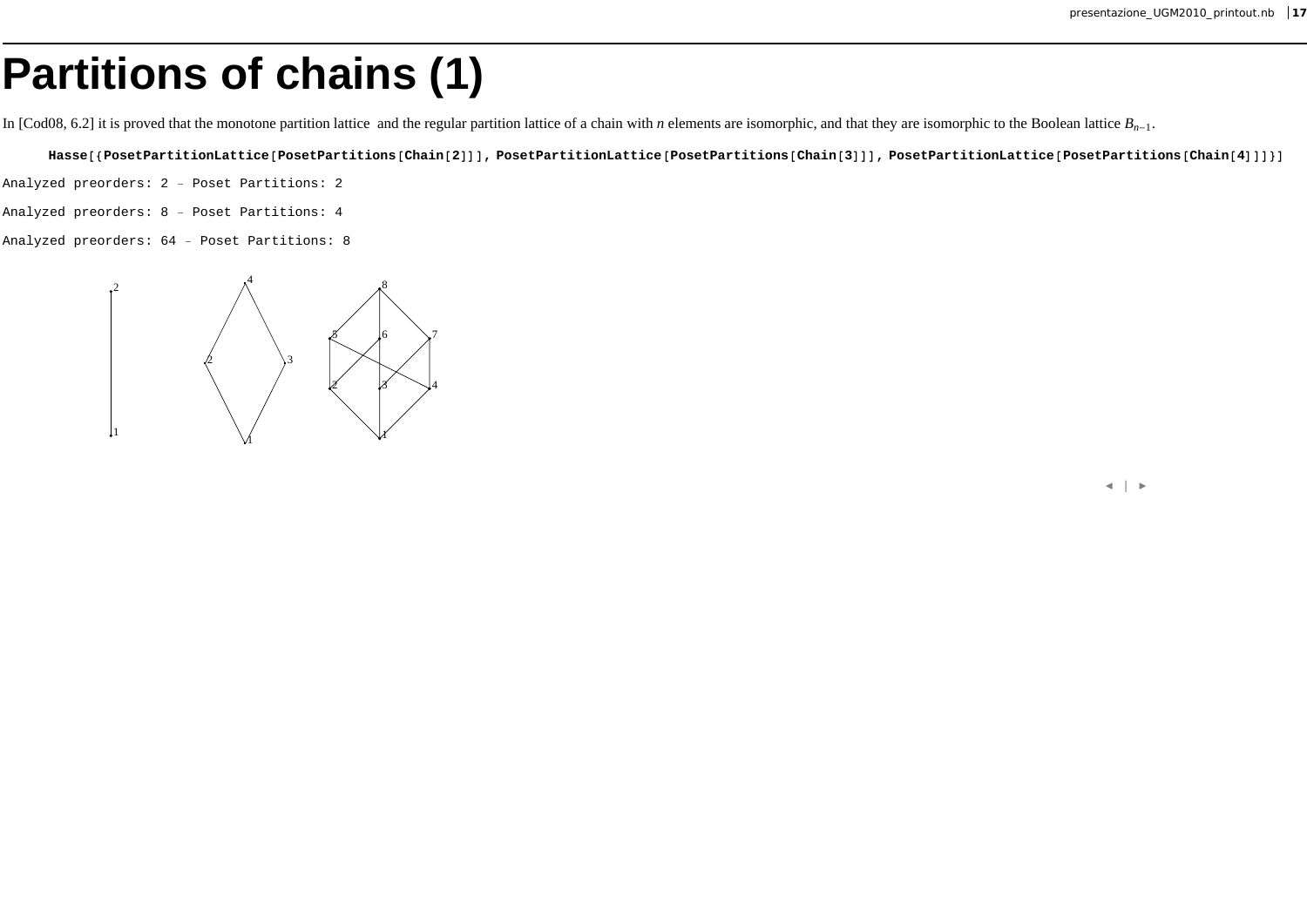### **Partitions of chains (2)**

**Hasse@8PosetPartitionLattice@RegularPartitions@Chain@2DDD,**

PosetPartitionLattice[RegularPartitions[Chain[3]]], PosetPartitionLattice[RegularPartitions[Chain[4]]]}]

Analyzed preorders: 2 <sup>−</sup> Regular Partitions: 2

Analyzed preorders: 5 <sup>−</sup> Regular Partitions: 4

Analyzed preorders: 15 <sup>−</sup> Regular Partitions: 8

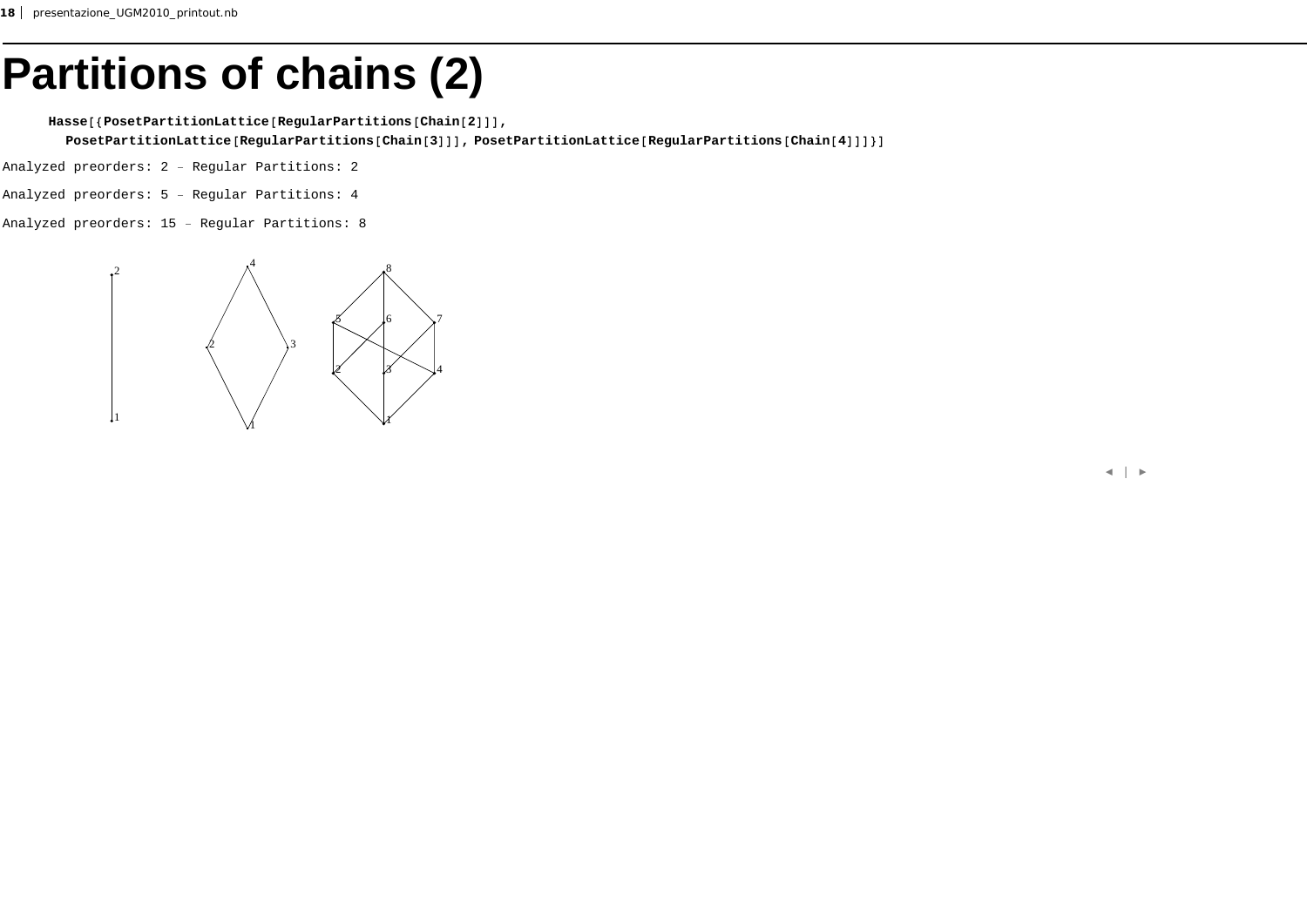### **Partitions of chains (3)**

**Hasse@8BooleanAlgebra@1D, BooleanAlgebra@2D, BooleanAlgebra@3D<D**

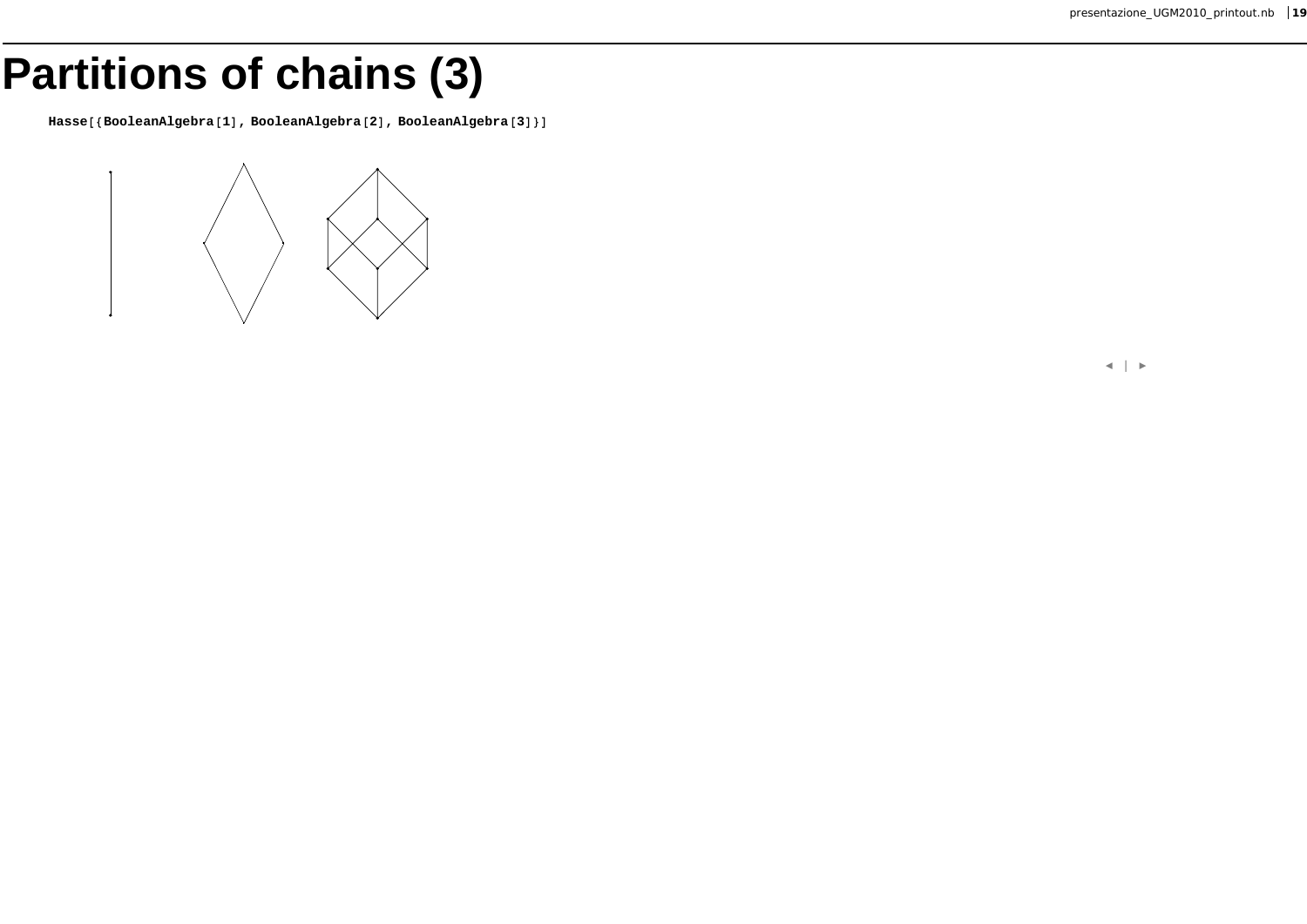### **A case of counting (1)**

We study an enumerating problem solved in [Cod08, 6.4]. We want to count all regular partitions of a family of posets *M*1, *M*2, *M*3, ...

1] [{tr", "a"}, {"a", "a"}, {"a", "c"}} [x1] = Poset [{{"r", "a"}, {"r", "b"}, {"b", "t"}, {"a", "t"}} M1 M3 = Poset[{{"r", "a"}, {"r", "b"}, {"r", "c"}, {"c", "t"}, {"b", "t"}, {"a", "t"}}];

M4 = Poset[{{"r", "a"}, {"r", "b"}, {"r", "c"}, {"r", "d"}, {"d", "t"}, {"c", "t"}, {"b", "t"}, {"a", "t"}}];

M5 = Poset[{{"r", "a"}, {"r", "b"}, {"r", "c"}, {"r", "d"}, {"r", "e"}, {"e", "t"}, {"d", "t"}, {"c", "t"}, {"b", "t"}}];

 $Hasse[\{M1, M2, M3, M4, M5\}, 6]$ 

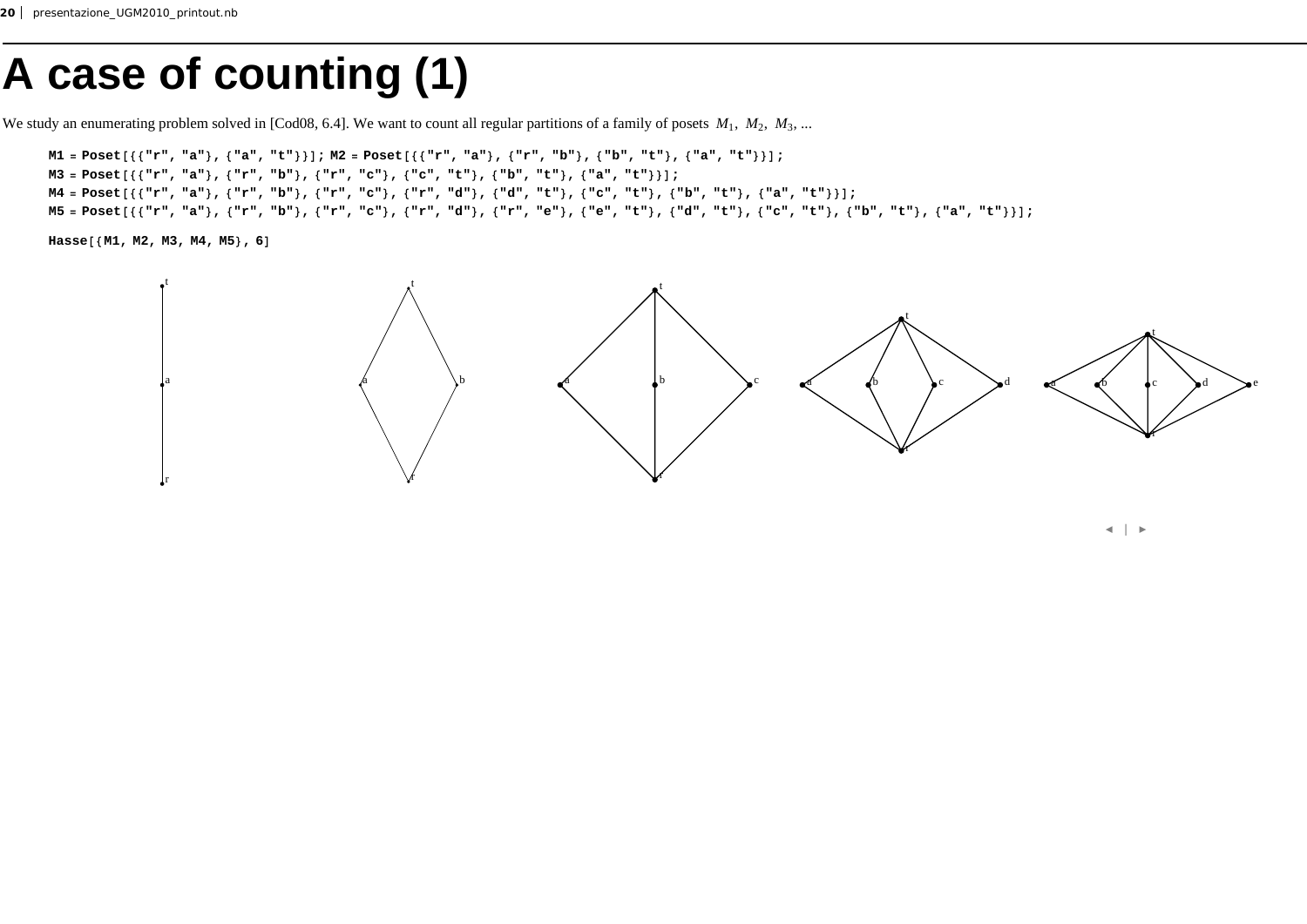#### **A case of counting (2)**

#### **RegularPartitions@ÓD & ê@ 8M1, M2, M3, M4, M5<;**

- Analyzed preorders: 5 <sup>−</sup> Regular Partitions: 4
- Analyzed preorders: 15 <sup>−</sup> Regular Partitions: 11
- Analyzed preorders: 52 <sup>−</sup> Regular Partitions: 38
- Analyzed preorders: 203 <sup>−</sup> Regular Partitions: 152
- Analyzed preorders: 877 <sup>−</sup> Regular Partitions: 675

The following formula count the total number of regular partitions of the poset *Mi* .

*Bi*+<sup>2</sup> <sup>−</sup> *Bi*+<sup>1</sup> <sup>+</sup> 1

The number  $B_n$  is the  $n^{\text{th}}$  Bell number, and it is computed by the *Mathematica* function *BellB[n]*.

 $\text{Table [BellB[}n + 2] - \text{BellB[}n + 1] + 1, \{n, 1, 15\}$ 

84, 11, 38, 152, 675, 3264, 17 008, 94 829, 562 596, 3 535 028, 23 430 841, 163 254 886, 1 192 059 224, 9 097 183 603, 72 384 727 658<